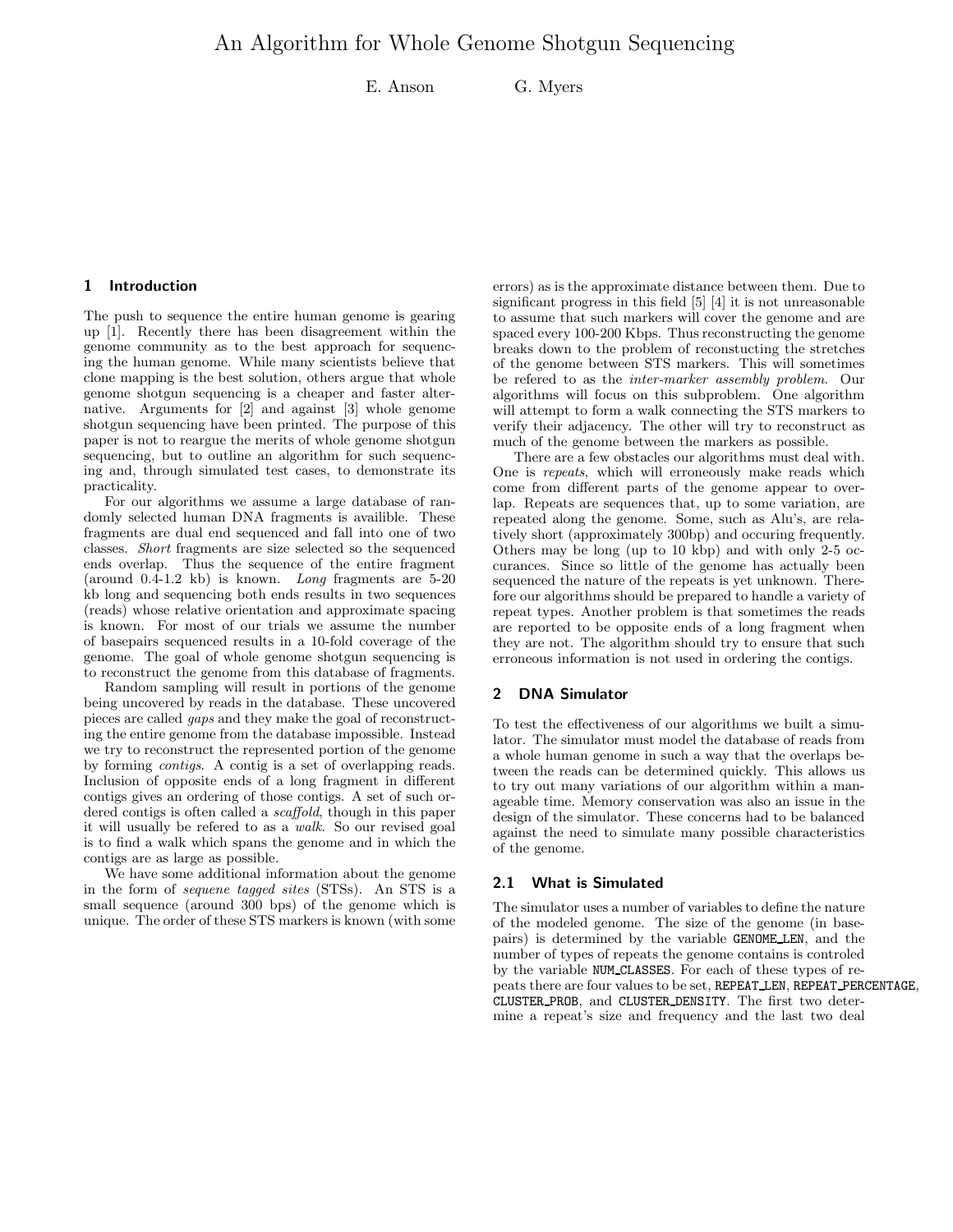with how close together occurances are likely to appear on the genome.

REPEAT LEN[i] is the length (in base pairs) of repeat occurances of type i. REPEAT PERCENTAGE[i] is the percent of the genome covered by repeats of type i. These two variables together with the genome length determine the number of occurances of a a type of repeat. A repeat type i will have (GENOME LEN  $\times$  REPEAT PERCENTAGE [i]) /REPEAT LEN[i] occurances. The simulator takes a conservative approach and assumes that each occurance of a repeat of the same type is identical.

Repeat occurances of the same type may be clustered together. For each occurance of a repeat a random number between 0 and 1 is generated. If this number is less than CLUSTER PROB[i] then the repeat occurance is added to the current cluster, otherwise a new cluster containing that repeat is started. Notice that if CLUSTER PROB[i]  $= 0$  then each cluster contains only one repeat occurance (i.e. no clustering). Each cluster which contains more than one repeat occurance is given a size equal to CLUSTER DENSITY[i] times REPEAT LEN[i] times the number of occurances of the repeat in the cluster. These repeat occurances are then placed randomly within the cluster using a uniform distribution and assuring they don't overlap. These clusters, together with the non-clustered repeat occurances are distributed randomly across the genome using a uniform distribution and not allowing them to overlap.

The modeled genome also contains STS markers. The length of these markers is given by the variable MARKER LEN. The lengths of the separations between the markers are calculated using the variables MARKER SPACING and MARKER VAR, which give the average spacing and a percentage of variation. Thus for every pair of adjacent markers the spacing is uniformly chosen from the interval MARKER SPACING  $\times$  (1  $\pm$ MARKER VAR). STS markers are unique bits of sequence so they must be placed so they don't overlap with any repeats.

The simulator models a database which contains reads of two types, LONG and SHORT. Both types represent dual end sequenced fragments. SHORT reads represent fragments small enough so that the ends sequenced overlap, and thus the read is the entire fragment. Reads of type LONG come from the ends of long fragments. These reads do not overlap. Thus each LONG read has a mate whose relative position is known. The lengths of the fragments are determined by the variables SHORT LEN, LONG LEN, and LEN VARIATION. The length of each fragment is chosen uniformly from the interval LEN  $\times$  (1 ± LEN\_VARIATION). The length of the read from each end of a long fragment is a constant given by READ LEN. The ratio of long to short fragments is given by the variable LS RATIO. The total number of reads generated depends on this and the variable COVERAGE which specifies the redundancy of the coverage of the genome. Note this is the coverage by the reads not the fragments. In other words, generating a long fragment does not cover LONG LEN basepairs but  $2 \times$  READ LEN the size of the two ends which are read. The fragments generated are sampled uniformly from the genome. Sometimes two LONG reads are erroneously paired (i.e. they don't actually come from opposite ends of the same fragment). To simulate this we have the variable LONG ERR which is the probability that such an error has occured. When the simulator generates a LONG read which has an erroneous link, its paired read is taken from a random location on the genome.

## 2.2 Simulator Actions

There are two basic actions the simulator must perform. First, given a subread, the simulator must determine all reads in the database which appear to overlap that subread. A subread is just a connected piece of an read. It is specified by the read and its starting and ending location within the read. We will call this first action a database query. The second action is determining if and how two subreads are joined. This will be called a compare.

When working with real data the database query will involve a pairwise sequence comparison (using some filtering for speed) of the subread with all the reads in the database. This will be by far the most costly operation of the assembly process and thus we monitor how many times this operation is required for different versions of our algorithm. Actually generating a sequence and doing pairwise comparisons would be too costly both in terms of time and memory for our simulation purposes. Instead our simulator specifies all items (markers, repeats, reads) by their location in the genome. Thus we must establish rules for determining whether subreads are *joined* (appear to overlap) which simulate a pairwise comparison of sequences. Since the compare operation also simulates a pairwise comparison of sequences, these rules are used for that operation too.

Two subreads are joined if their locations on the genome overlap by at least MIN OVERLAP basepairs. Two subreads may also be joined if the left end of one and the right end of the other are in different occurances of the same type of repeat. They must overlap within the repeat by at least MIN OVERLAP basepairs. This means if the repeat occurances were transposed so that they coincide, then the ends of the fragments would overlap by at least MIN OVERLAP basepairs. To allow for errors the end of an read is considered to lie within a repeat occurance even if it extends a small distance beyond the repeat. For example, if the right end of an read is at location a and the right end of a repeat is at location  $b < a$ , we say the right end of the read lies within the repeat if  $a - b <$  MIN\_OVERLAP.

Suppose in the above case that  $a-b \geq MIN$  OVERLAP, but the repeat occurance did overlap with the read (i.e. the repeat's ending location was at least MIN OVERLAP greater than the read's starting location). Further suppose the left end of another read was within another occurance of the same type of repeat, but the read's right end extended beyond the repeat occurance. Then when doing a comparison of the two sequences, the two will match well for the portions within the repeats, but then the scores will suddenly start going bad. This case is illustrated in figure 1. Using the correct scoring function it is possible to determine where the scores start going bad with good accuracy. Thus we may locate the place on the read where its overlap with the repeat occurance ends (e.g. location b in the example above). Since the simulator does not generate sequence information, we tested our repeat edge detection algorithm separately over a large number of cases, varying the sequencing errors of the fragments and the average differences between occurances of the repeats (assuming they were identical here would be unfair). The tests confirmed that the algorithm works, so we added the assumption to our simulator that in these cases repeat edges may be detected.

The information returned from a data base query on a subread is a list of all reads which appear to overlap the subread, how they overlap the subread, and if and where a right and/or left repeat edge is detected. If a subread has an end within an occurance of a type of repeat that has a high frequency, then a very large number of reads will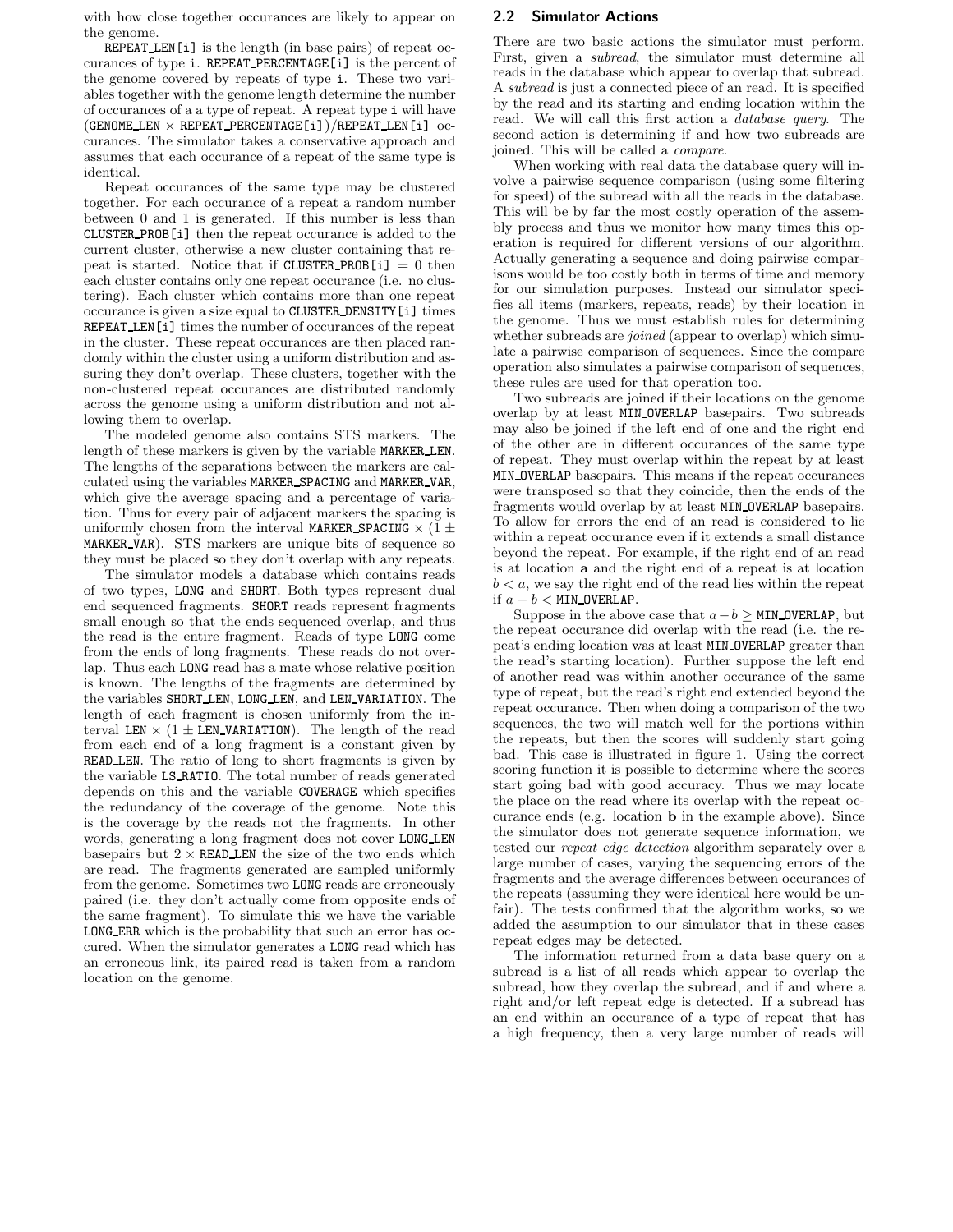meet the criteria for being joined to that subread. Thus we limit the number of reads a database query can return to MAX OVERLAPS. If this limit is reached then the above case has almost surely occured.

# 3 Quick Scan

The first algorithm we describe tries to form a walk connecting adjacent STS markers. The object of this algorithm is to quickly confirm that the markers are indeed adjacent. The speed of the algorithm will be measured by the number of database queries it generates. We use this metric since database queries will be by far the most time intensive operation. Putting a limit on the number of database queries allowed, we determine how frequently our algorithm can find a connecting walk between adjacent markers. Knowing this helps us determine the probability of two markers not being adjacent when the algorithm fails.

## 3.1 Definition of Terms and Moves

A basic data structure we will be using is a footprint. A footprint is a contig with some additional information. A contig of course is a list of reads with information on how they overlap. Additionally a footprint records the direction of the walk the footprint is from (left to right or right to left), how far the reads are estimated to be from the originating footprint, a list of footprints one step to the right or left, and other things which will be explained as they come up in the description of the algorithm. Two footprints are said to be one step away if they contain corresponding reads of type long. Since two long reads may be thought to correspond when they really don't, in our algorithm footprints must contain two pairs of corresponding reads to be considered one step apart.

The algorithm has several actions it can take. One is called taking a step. This action takes one footprint and creates another footprint which is one step away from the first. Since there are errors in the information about corresponding long reads, and since taking a step based on such erroneous information could result in many useless database queries, take step will only use confirmed steps. Suppose we have a list of reads whose corresponding read is in the footprint and who lie in the direction of the walk. (i.e. If the footprint is part of a walk from left to right, the reads lie to the right of the footprint.) A comparison is done pairwise on these reads. Those that are found to overlap form the base of a possible confirmed step. In order for this step to be bad both of the reads must be paired in error and also overlap on the genome. Assuming the randomness of the location of mismatched pairs, this situtation is practically impossible.

A footprint keeps a list of all the reads which have corresponding reads within the footprint and lie in the direction of the walk. We will call this list the possible steps. It also keeps a status of these fragments including which are confirmed and which portions are known to lie within repeats. In addition every read in the database has a field which tells which, if any, footprint it is included in. The take step algorithm then works as follows:

- Find the confirmed read which lies furthest from the footprint and is not part of another footprint
- If no such read exists, return FAILED
- Query the data base using the portion of the read not known to contain a repeat
- If a repeat edge is detected
	- Record that information
	- Use the nonrepetitive portion of the read to update the status (confirmed or no confirmed) of the possible steps
	- Go to top
- Else if MAX OVERLAPS reads returned or reads returned are inconsistant
	- The queried read probably is contained in a repeat. Mark it as such.
	- Update the status of the possible steps. (Those confirmed only by the queried read are no longer confirmed)
	- Go to top
- The estimated distance from start of the walk for the new footprint is the estimated distance of the read which corresponds to the queried read plus LONG LEN.
- The new footprint records the footprint which was sent to the take step procedure as it's parent. (This is used for backtracking)
- The list of footprints one step to the right and left of the new footprint is calculated by looking at the long reads which correspond to reads in the footprint. Any footprint which contains at least two such reads is added to the appropriate list.
- If the new footprint 'bumps' into another footprint, those footprints are joined.

Basically the algorithm takes a confirmed possible step (read with a corresponding read in the footprint), and does a database query on it. If there are no problems, this information is used to build another footprint that is one step further in the direction of the walk. If the data base query reveals a portion of the read to overlap a repeat occurance, this portion of the read must not be used. This will change which possible steps are confirmed since reads which only overlap within a repetitive portion should not be concidered to be confirmed. Note that if this read remains confirmed it will be chosed again (it is still the furthest confirmed possible step) and the nonrepetitive portion will be used to query the data base. If the read used to query the data base is contained completely in an occurance of a repeat, the query will not detect a repeat edge and reads which come from different portions of the genome (where the occurances of the repeat of this type are located) will be returned. If the repeat has a high frequency (large number of occurances), the number of reads returned will be varMAX OVERLAPS and thus we will know of the problem. On the other hand, if it is a low frequency repeat, then this error could go undetected. There is, however, one detection method for some special types of this case. If the queried read is near the edge of the repeat, then some of reads returned will extend beyond the edge of the repeat. If two of these reads come from different portions of the genome, then they will both overlap on the same side of the queried read, but will not overlap with each other. In this case we say the returned reads are inconsistant and know that the queried fragment must be within a repeat. Lastly if the queried read lies close to an existing footprint, some of the reads returned by the data base query might be part of that footprint. We say that the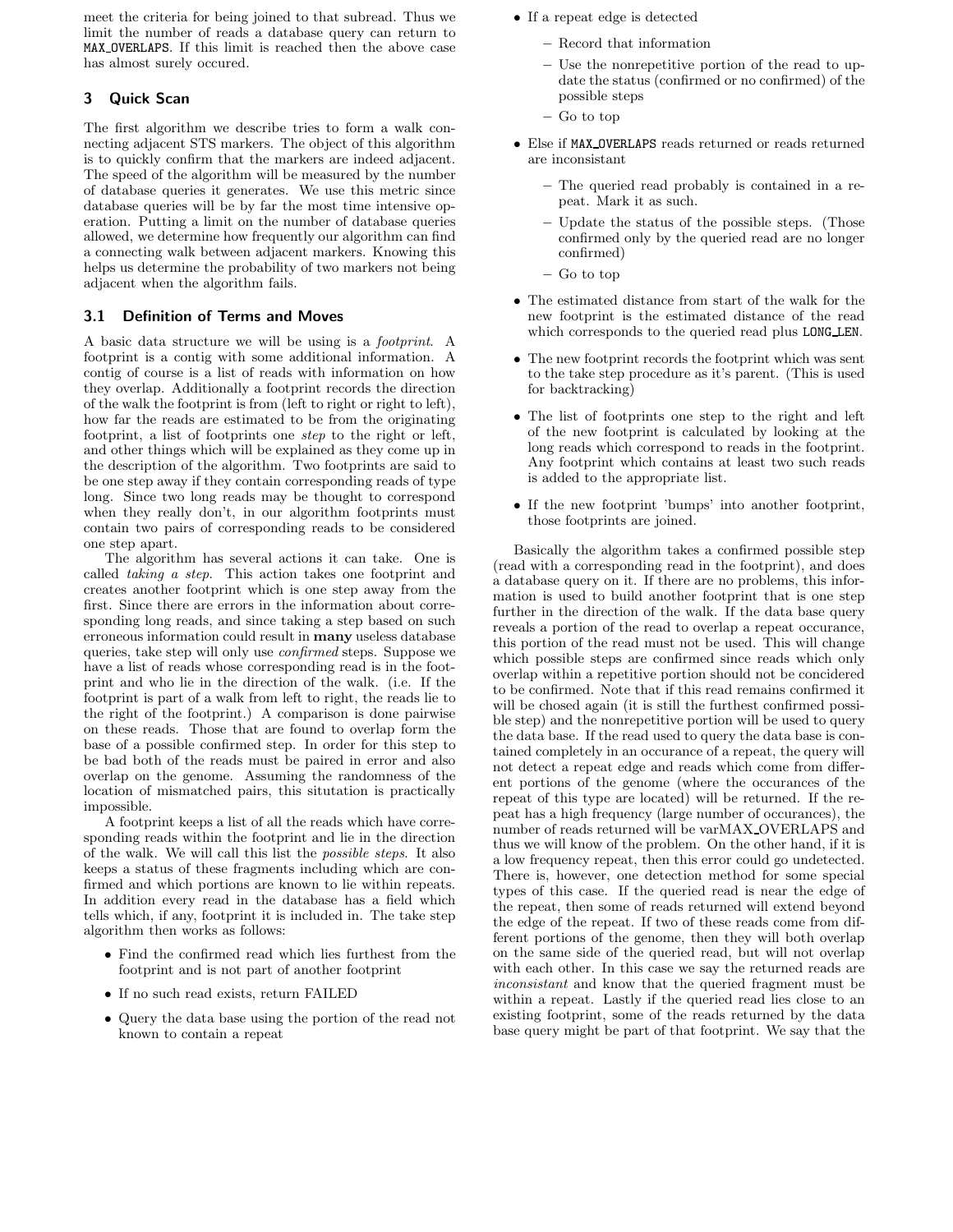new footprint bumps into the existing footprint and the two are then joined into a single footprint. We will talk more about joining footprints later. Note that the new footprint can bump into at most two different footprints, one on its left and one on its right.

Another basic action that can be done to a footprint is an expansion. The algorithm for expanding has as its arguments a footprint and a direction. It queries the data base with the read in the footprint which extends furthest in the direction of the expansion. The footprint is then updated by adding the new reads returned. The algorithm looks like this:

- query the data base with the read in the footprint which extends furthest in the desired direction
- if a repeat edge is detected
	- requery using the portion of the read not contained in the repeat
- else if the number of reads returned is MAX OVERLAPS or the reads returned are inconsistant
	- The whole footprint might lie within a repeat. Record that.
	- return FAILED
- add the new reads to the footprint, updating the right and left links and the status of possible steps
- if the expansion bumped into another footprint, join the footprints
- if the footprint has not changed (i.e. no new reads where returned) then return FAILED

The main complications here happen if queried read overlaps a repeat. If it's outer (with respect to the footprint) edge is revealed to be in a repeat, then the data base is queried again using the nonrepetitive portion. By doing this a read may be found which spans the repeat, allowing the footprint to be further expanded. At the very least additional reads may be safely added to the footprint increasing its knowledge of links and possible steps. A repeat edge discovered that indicates a repeat which is on the interior side of the fragment, can mean one of two things. First it might be part of the repeat spanned by the footprint (the footprint keeps track of repeats it contains so this is known). In this case the data base should be queried with the outer, nonrepetitve portion of the read. If the interior side of the read lies within the repeat and the other edge of the repeat is not known, then the footprint must have been formed within a repeat. These footprints cannot be safely expanded as the queried read may or may not be from the same area of the genome as the footprint's original read. Also if no repeat edge is detected, but the number of reads returned by the query is MAX OVERLAPS or the reads returned are inconsistant, then the entire queried read lies within a repeat. Since this wasn't previously discovered, the entire footprint probably lies with a repeat. In these cases the expansion fails and the footprint must be marked as 'bad'. If the data base query returns reads that are part of another footprint, then we join that footprint to the expanding footprint. It is possible if a footprint ends in a gap or a repeat that cannot be spanned that the expansion algorithm will add no reads to the footprint. In that case the expansion fails.

Joining footprint B to footprint A, involves added all the reads in B to A. This will change the list of footprints one step away from A and the status of possible steps. There also should be a data base query on an read which links the two footprints to make sure that all reads interior to the new combined footprint are present. Lastly all references to footprint B must be deleted.

#### 3.2 The Algorithm

The basic idea of the algorithm is simple enough. The goal, as we stated earlier, is to create a walk connecting two adjacent markers using as few data base queries as possible. We start by creating a footprint that contains each marker. We then start walking from each of these footprints toward the other one. We walk from both directions since it is much more likely that these two walks will meet somewhere than that a single walk will find the target marker. We walk by taking a step if possible, if not, expand the footprint until a step is possible. If this expansion fails, take a step back and try again. This is a form of depth first search. Each walk continues until the walks meet or until the estimated distance traveled is at least as far as the average distance between markers, or the walk has run out of option (becomes stuck). While both directions are still active, we alternate steps between them.

If the initial described above has not resulted in the walks meeting, further action must be taken. There are two actions that can be taken on each footprint to increase the chance the walks will meet. The footprints can be expanded or a new step can be taken from them. The order each of these actions can be applied can be varied and we tried several different schemes to see which would be fastest. The schemes tried were:

- 1. For each footprint, do an exapansion if possible, otherwise take a step
- 2. For each footprint, take a step if possible, otherwise do an expansion
- 3. Loop through the footprints alternating a step and expansion round
- 4. For each footprint take a step, expanding if necessary until a step is possible (or can no longer expand)
- 5. For each footprint, expand as much as possible and then take all steps

Notice that with all these approaches we loop through the set of footprints. In the first three one action is taken on each footprint per iteration. In the last approach all actions that can be to a footprint are, so each footprint is only acted on once. Expansion on a footprint is always done first in the direction of the walk if possible. If expansion is no longer possible in that direction, it is then done in the other direction. One exception to this is that if a footprint's estimated distance from the walk's starting point is larger than the distance betweeen markers, expansion is not done in the direction of the walk. Likewise a step is never taken from such a footprint. To avoid doing unnecessary data base queries each footprint records when it is no longer possible to be expanded in a given direction.

The tests resulted in a clear win for approach 4, perhaps because it saturated one area of the genome. We also ran tests to see the best order in which to examine the footprints. These did not result in large differences, but there was a slight advantage by examining the footprints in the middle of the walks first, and working our way to the outside.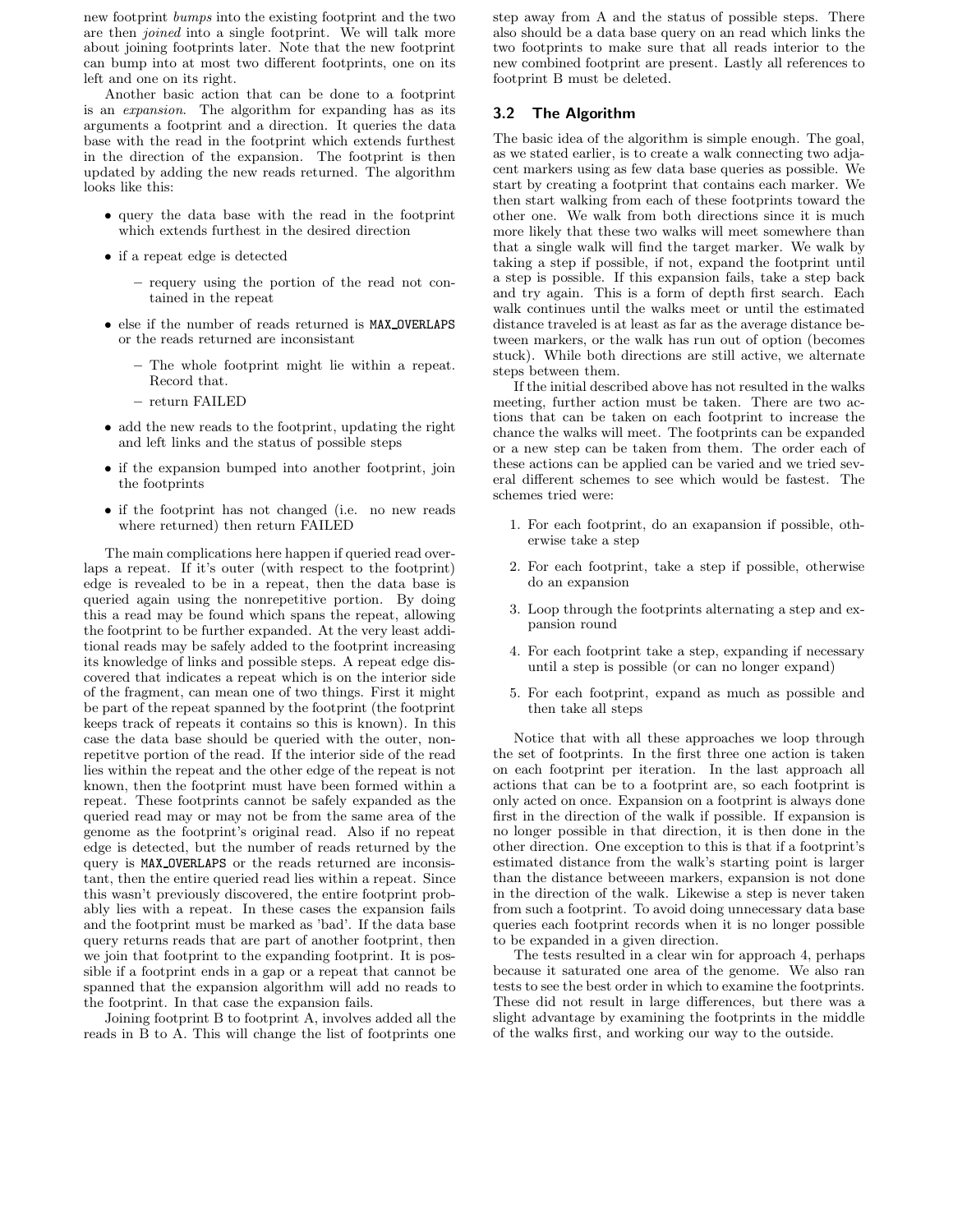Lastly notice that our algorithm for taking a step will not create a footprint in the middle of a repeat if it can detect it. A footprint in the middle of a repeat is bad because it will contain reads which overlap with occurances of the repeat from all over the genome. Thus the step out of that footprint could be into a completely unrelated portion of the genome. It would take many extra data base queries to deal with walk that wandered outside of the markers in this way. Low frequency repeats (2-3 occurances) may easily be stepped into without being detected. However, the coverage of such footprints might be suspeciously high. We thus include with each footprint a status variable that can have the values: GOOD, BAD, UNKNOWN, or SUSPECIOUS. A footprint that is known not to be within a repeat is marked GOOD. This can be determined if a repeat edge is detected where the repeat lies (partially) outside the footprint. A footprint that is known to lie within a repeat is marked BAD. How such a footprint is determined and marked was included in the description of the algorithms for taking a step and expanding. No steps are taken from or expansions done on a BAD footprint. When the operation take step creates a new footprint, it calculates the average coverage of the queried subread. If this coverage exceeds a certain amount (tests show  $1.5 \times$  COVERAGE to be a good number), the footprint is marked as SUSPICIOUS. A SUSPICIOUS footprint is not used during the first part of the algorithm (the depth first search), and if the walks have not met and further expansion of the footprints are needed, SUSPICIOUS footprints are only operated on after all other footprints have been tried. If there is more than one SUSPICIOUS footprint to be operated on, the ones with the smallest coverage are done first.

#### 4 Inter Marker Assembly

The goal of this algorithm is to fill in as much of the genome as possible between two adjacent STS markers. The eventual output of this algorithm should therefore be a set of ordered, maximal contigs (or footprints). By maximal we mean that no reads from the database can be added to the contigs.

The possible actions and datastructures are that same as for the quick scan algorithm. However, there the goal was a speedy confirmation of the STS markers, so the algorithm attempted to cross the distance between the markers as quickly as possible. Here we're trying to assemble the whole genome between the markers so the goal is to move as completely and safely as possible. Thus in the above algorithm the basic idea was step when you can to quickly cover the distance, while the basic idea here will be expand while you can to completely cover the distance. Since we are filling in everything as we move the markers can be linked they will be when enough distance is traveled and so there is no longer a need to walk simultaneously from both directions. Thus each footprint need not record the direction of the walk. Also we add a direction to the algorithm to take a step so that a step from a footprint can be taken in either direction.

# 4.1 The Algorithm

The algorithm for inter marker assembly

- Create a footprint containing the left STS
- Create a target footprint containing the right STS
- Expand this footprint to the right as much as possible. The expansion will end for one of the following reasons
- 1. A repeat which cannot be spanned is encountered
- 2. A gap is found
- 3. The target STS is reached
- 4. The distance covered is more than DIST
- If case 3 or 4 causes the expansion to end, our algorithm is finished. Otherwise do the following
- Repeat while able to take new steps
	- Take a step to the right if new footprint is estimated to be less than DIST from the originating STS marker
	- Expand the new footprint to the left while possible
	- The expansion will end for one of the following reasons:
		- 1. A gap or repeat is encountered (hopefully the same gap or repeat which ended the right expansion of the previous footprint.)
		- 2. It is discovered the footprint was created in a low frequency repeat (by the discovery of the repeat's left edge).
	- If case 2 occurs, and the footprint links to the creating footprint, they will be joined, noting the repeat edge
	- Expand the footprint to the right as much as possible
	- If at any time during a footprint's creation or expansion the target STS is reached, DIST is set to be the estimated distance between the markers based on the connecting walk
	- Add footprint to que
- while the cue is nonempty, for each footprint in the cue repeat the above loop. Adding taking a step to the left if such a step does not result in a fooprint which appears to be to the left of the starting footprint. (i.e. estimated distance less than zero)

DIST is a cap on how far to try filling in the genome before giving up. It should start out with a value which is large enough to guarentee reaching the target marker if possible. This value will depend largely on LEN VARIATION the variation in the marker spacing and in the long fragment length. Notice that the estimated distance from the starting marker should be more accurate here than in the quick scan algorithm since we are covering the distance using fewer steps. (Distance between fragments in the same footprint is known exactly, it's only the distance between the footprints that is estimated.) If the target STS marker is found, then DIST is reset to the estimated distance to this marker. The idea being that we want to fill in all of the genome possible between markers, so we do not take a step or expand outside of these boundaries.

It is possible for the above algorithm to end without finding the target marker. If this happens, we repeat the algorithm, this time starting at the target marker. There are a couple ways this could result in a connecting walk. A footprint in this walk might have two long reads whose corresponding reads both belong to the same footprint in the previous walk. Thus these two footprints would be linked. The previous walk did not take a step into this location because the two reads did not overlap and thus were not confirmed. Another way the walks may connect is if a footprint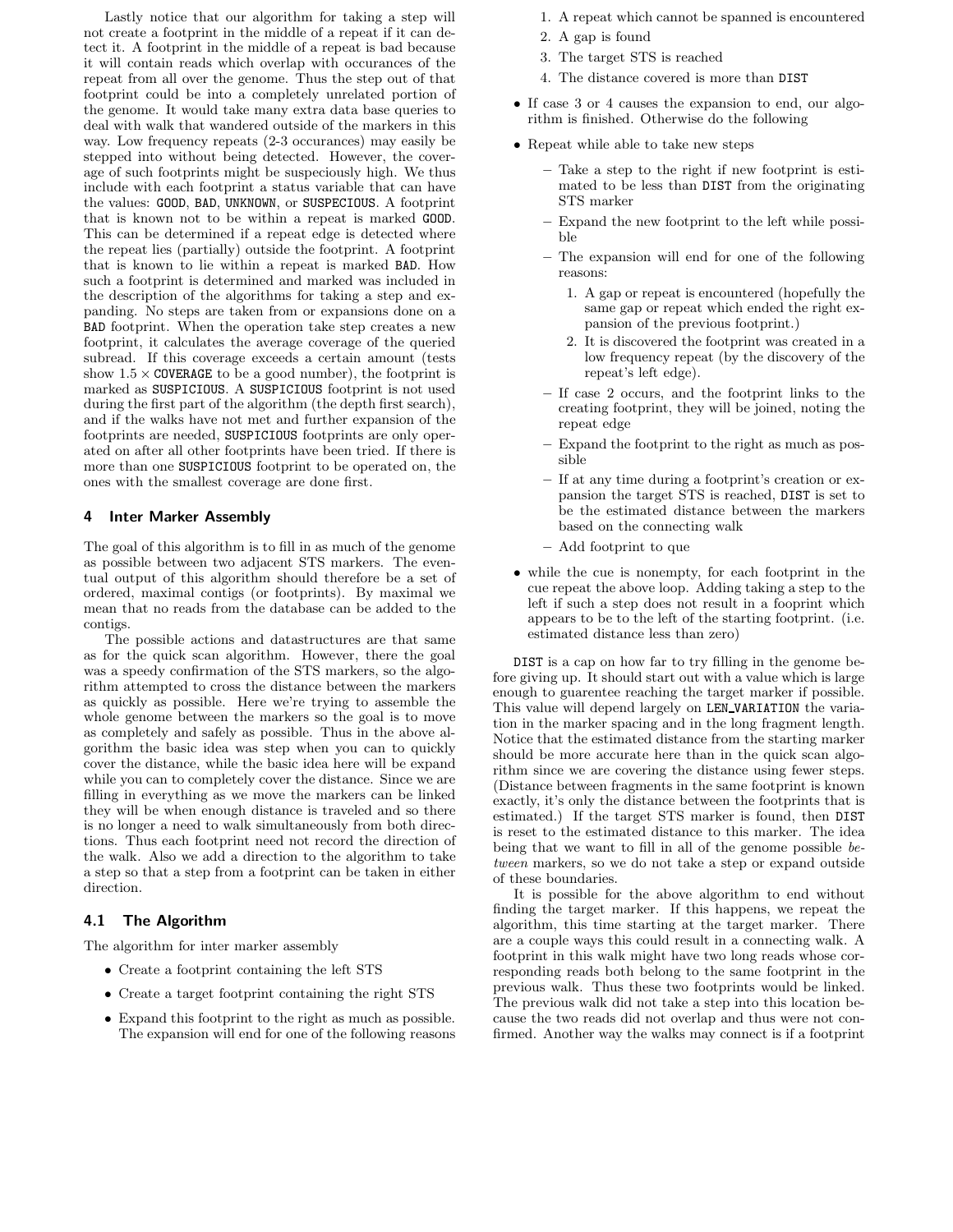in the previous walk was created in a low frequncy repeat and its expansion thus ends at the edge of the repeat. If the new walk has a footprint on the other side of the repeat, those two footprints can be joined, thus connecting the walk. Note that some caution should be used here since if the repeat type has more than one occurance between the markers, this join may not be correct.

This algorithm can incorporate information from the quick scan algorithm, and thus both can be run without doing redundant data base queries. When taking a step, if the chosen read is part of a footprint formed in the quickscan algorithm, one incorporates that footprint, changing it's estimated distance accordingly, rather than doing a database query and forming a new footprint.

## 5 Empirical Results

This section will give the simulated test results of these algorithms.

## 5.1 Quick Scan Results

The first results here should be used to justify our chosen algorithm. The pieces that need to be decided on are:

- How to expand walks which have traveled a sufficient distance, but not yet met
- At what level of coverage should a potential step be considered 'suspect'
- After how many queries should the algorithm give up

Then we will want to show the success rate for our chosen algorithm under varying physical conditions. Success is the rate at which the algorithm finds connecting walks. Also of interest might be the average time it takes to find these walks. Some of the conditions that might be altered are:

- The Coverage
- The Types and Frequency of Repeats
- The Clustering of Repeats (not tried)
- Error rates in the pairing of reads (not tried)
- Potential differences in small read sizes, large read sizes, and marker spacing (I suspect this might not be of interest)
- Average large read size (not tried)
- Long/Short ratio (not tried)

Another thing which came up but is not currently possible in the simulator is to allow several different types (average size) of long reads in one simulation. Would this be somethnig I want to try to take the time to do?

#### 5.2 Inter Marker Assembly Results

Here what we care about is how much of the genome can be sequenced and how many errors are made (both corrected and not) while doing it. These things should be examined under some of the same conditions as in the section above.

### 5.3 Edge Detection Results

I'm not sure if we want this here or not. What would be of interest here is how accurately the edge of a repeat is detected. The conditions that might vary here are:

- Error rate in sequencing the fragments
- Rate of difference between repeat occurences
- Coverage

#### References

- [1] E. Marshall and E. Pennisi. NIH Launches the Final Push To Sequence the Genome. Science 272 (1996), 188-189
- [2] J. Weber and G. Myers. Human Whole Genome Shotgun Sequencing. Genome Research 7 (1997), 401-409
- [3] P. Green. Against a Whole-Genome Shotgun. Genome Research 7 (1997), 410-417
- [4] T.J. Hudson, L.D. Stein, S.S. Gerety, J. Ma, A.B. Castle, J. Silva, D. Slonim, R. Baptista, L. Kruglyak, S. Xu, X. Hu, A.M.E. Colbert, C. Rosenberg, M.P. Reeve-Daly, S. Rozen, L. Hui, X. Wu, C. Vestergaard, K.M. Wilson, J.S. Bae, S. Maitra, S. Ganiatsas, C.A. Evans, M.M. DeAngelis, K.A. Ingalls, R.W. Nahf, L.T. Horton, M.O. Anderson, A.J. Collymore, W. Ye, V. Kouyoumjian, I.S. Zemsteva, J. Tam, R. Devine, D.F. Courtney, M.T. Renaud, H. Nguyen, T.J. O'Connor, C. Fizames, S. Faure', G. Gyapay, C. Dib, J. Morissette, J.B. Orlin, B.W. Birren, N. Goodman, J. Weissenbach, T.L. Hawkins, S. Foote, D.C. Page, and E.S. Lander. An STS-Based Map of the Human Genome. Science 270 (1995), 1945-1954
- [5] M. Olson, L. Hood, C. Cantor, and D. Botstein. A Common Language for Physical Mapping of the Human Genome. Science 245 (1989), 1434-1435